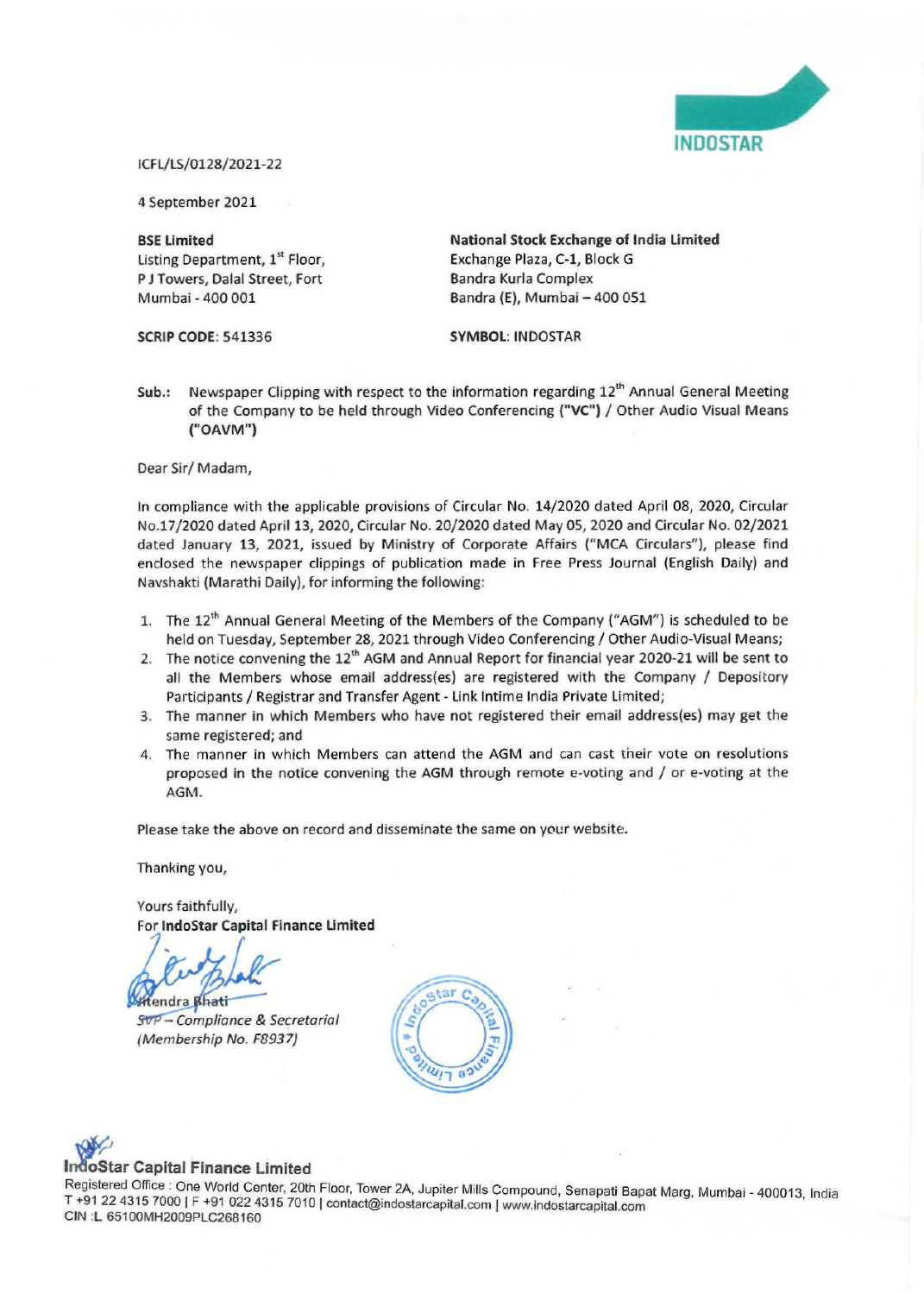## **IndoStar Capital Finance Limited**

Registered & Corporate Office: One World Center, 20<sup>th</sup> Floor, Tower 2A, Jupiter Mills Compound, Senapati Bapat Marg, Mumbai - 400 013 Corporate Identity Number: L65100MH2009PLC268160 Tel: +912243157000; Fax: +912243157010

Website: www.indostarcapital.com E-mail: investor.relations@indostarcapital.com

#### **INFORMATION REGARDING 12<sup>th</sup> ANNUAL GENERAL MEETING TO BE HELD THROUGH VIDEO CONFERENCING ("VC") / OTHER AUDIO VISUAL MEANS ("OAVM")**

Members are requested to note that the 12" Annual General Meeting of the Members of lndoStar Capital Finance Limited ("the Company") ["AGM"] shall be conducted through Video Conferencing ("VC") *I* Other Audio Visual Means ("OAVM") on Tuesday, September 28, 2021 at 11.00 a.m. (1ST) in compliance with the applicable provisions of the Companies Act, 2013 read with Circular No. 14/2020 dated April 08, 2020, Circular No.17/2020 dated April 13, 2020, Circular No. 20/2020 dated May 05, 2020 and Circular No. 02/2021 dated January 13, 2021, issued by Ministry of Corporate Affairs (collectively referred as "MCA Circulars") and the Securities and Exchange Board of India (Listing Obligations and Disclosure Requirements) Regulations, 2015 ("Listing Regulations").

In compliance with the MCA Circulars and Circulars dated May 12, 2020 and January 15, 2021 issued by the Securities and Exchange Board of India ("SEBI Circulars"), the notice convening the AGM ("AGM Notice") along with the Annual Report for financial year 2020-21("Annual Report") and other documents required to be attached thereto, shall be sent through electronic mode to all the Members whose email address(es) are registered with the Company / Depository Participants / Registrar and Transfer Agent - Link lntime India Private Limited ("Link lntime"). TheAGM Notice and Annual Report, shall be available on the website of the Company at www.indostarcapital.com and on the website of the Stock Exchanges i.e. the SSE Limited and the National Stock Exchange of India Limited at www.bseindia.com and www.nseindia.com, respectively. The AGM Notice will also be available on the website of Central Depository Services (India) Limited ("CDSL") [agency providing the facility for remote e-voting during the AGM (collectively referred to as "e-voting")I at www.evotingindia.com.

Members whose email addresses are not registered with the Depository Participants (in case of shares held in electronic *I* dematerialized mode) or with Link lntime (in case of shares held in physical mode) can cast their vote on resolutions proposed in the AGM Notice through e-voting, by following instructions given in the Notes to the AGM Notice.

Members who have not registered/ updated their email address(es), are requested to get the same registered/ updated with the Company (in case of shares held in physical mode) by writing to the Company at investor.relations@indostarcapital.com along with details of folio number and self-attested copy of PAN card or with their Depository Participants (in cases shares held in dematerialized/ electronic mode) with whom they maintain their demat accounts.

Members are requested to carefully read the Notes set out in the AGM Notice, in particular, instructions for joining the AGM and manner of casting vote through e-voting.

> By the Order of the Board of Directors For lndoStar Capital Finance Limited

Place : Mumbai Date : September 03, 2021

Jitendra Bhati Company Secretary & Compliance Officer Membership No. F8937